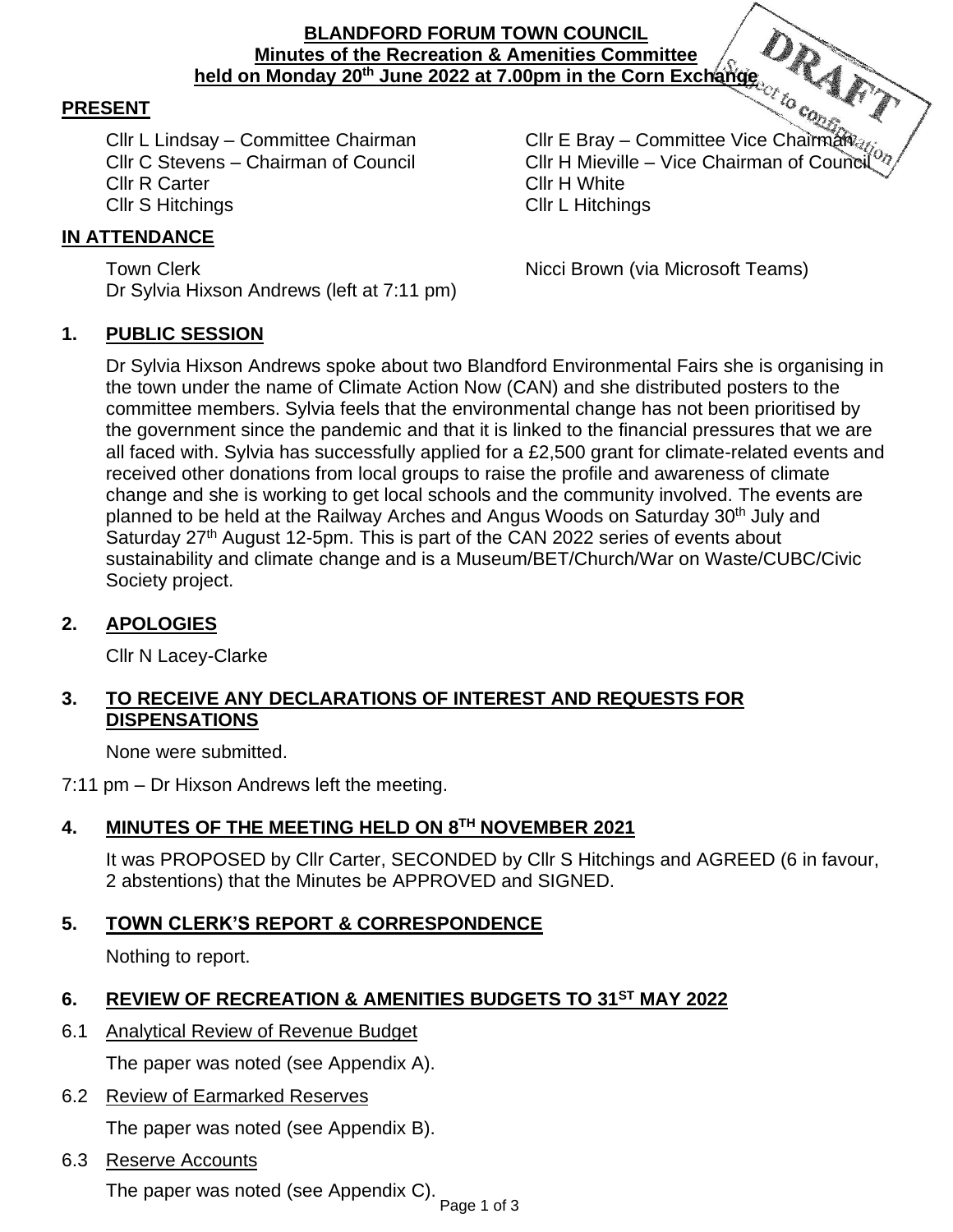## **7. REVIEW AND APPROVAL OF ALLOTMENT AGREEMENTS AND RENTS**

The paper was noted (see Appendix D) and the Chairman thanked Cllr Mieville for attending the meeting when she was unable to due to a hospital appointment.

It was PROPOSED by Cllr L Hitchings, SECONDED by Cllr Carter and AGREED unanimously that

**The Committee agreed:** 

- **The Allotment Management Committee Rent for 2022/23 increases to £471.08 +VAT.**
- **The rent for Lamperd's Field allotment for 2023/24 increases to £39.10 for a full 250sqm plot.**
- **The rent for Elizabeth Road allotment plots for 2022/23 is agreed at 24p per square metre.**
- **Amendments to the Allotment Management Committee and Tenants' agreements for Lamperd's Field (including the amendments provided by the Town Council's solicitors and pending receipt of the amended plans to be provided by Wyatt Homes).**

**ACTION: TOWN CLERK**

#### **8. TO CONSIDER APPROVING THE PROPOSED LEASE FOR THE BLANDFORD RUGBY FOOTBALL CLUB**

The paper was noted (see Appendix E).

It was PROPOSED by Cllr Carter, SECONDED by Cllr White, and AGREED (6 in favour, 2 abstentions) that

> **The Committee approves the draft lease and the proposed annual rental value of £1,500 + VAT, subject to any amendments recommended by the Town Council's Solicitor.**

> > **ACTION: TOWN CLERK**

# **9. REPORT BY OPERATIONS MANAGER FEBRUARY 2022 – JUNE 2022**

The paper was noted (see Appendix F).

The Chairman thanked the Operations Manager for his report and noted that the flowers and planters look fantastic.

7:41 pm – Cllr S Hitchings left the meeting.

#### **10. TO CONSIDER A REQUEST FROM THE TOWN MUSEUM** Ĩ.

The paper was noted (see appendix G).

It was PROPOSED by Cllr Mieville, SECONDED by Cllr Stevens and AGREED unanimously that

> **The Committee agrees to the request for use of the arches for the two events being organised by Climate Action Now, subject to the appropriate insurance being in place and Dorset Council being asked permission as the landowner at Langton Meadows. The Town Council is only the leaseholder of the redundant railway arches.**

> > **ACTION: TOWN CLERK**